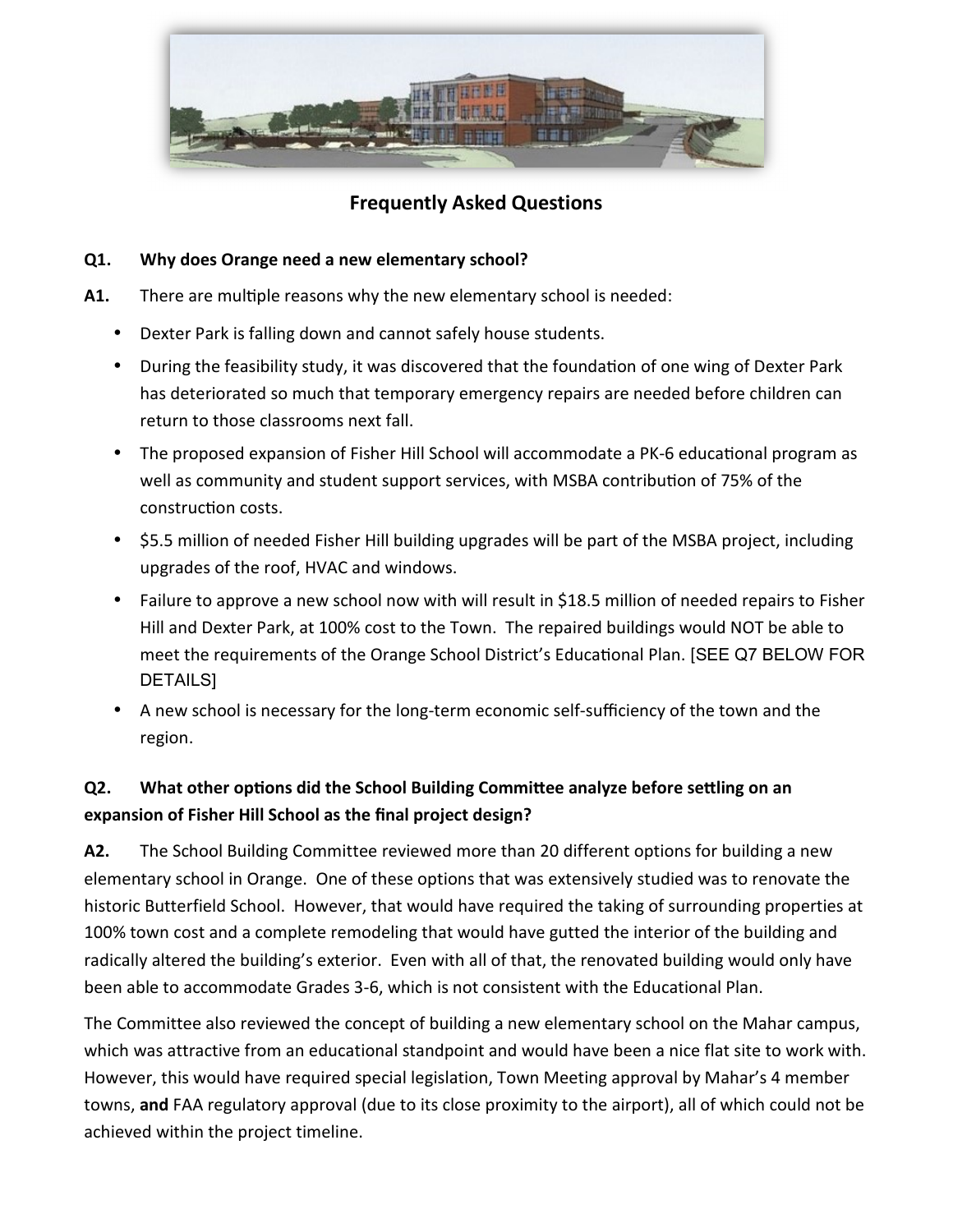#### **Q3.** Why was the expansion of Fisher Hill chosen as the best option?

A3. Expanding Fisher Hill was deemed by the School Building Committee to be the best option for many reasons, but key among them were:

- the ability to provide a school serving students from PreK to grade 6 in accordance with the Educational Plan;
- the ability to include the cost of necessary maintenance to that building in the project; and
- the avoidance of having to mothball another Town building, leaving it empty and unused.

### **Q4.** What is the estimated cost of the proposed expansion of Fisher Hill?

**A4.** Here is the estimated cost of the project:

 **\$57,697,704 = Total Project Cost \$45,730,728 = Construction Cost**

 **\$34,620,720 = MSBA contribution** (75% of construction cost)

#### **\$23,076,984 = Town Share**

(to be raised through Debt Exclusion)

### **–\$18,528,960 = Future Capital Cost Avoided\***

\*Costs to renovate Fisher Hill & Dexter Park see Q7 below for details



### **Q5.** What is the estimated impact to taxpayers of the proposed Fisher Hill Expansion?

**A5.** The table below shows the estimated tax impact on the **quarterly** tax bills for Town residents of borrowing to fund the construction of a renovation/addition to the Fisher Hill School.

Note that the Town will **not** be borrowing our full \$23 million share of the project cost in the first year. It will be a gradual increase over 4 years until the project is fully completed. (These are rough estimates due to the changing variables from year to year, and are based on an anticipated 30-year bond with a 3.5% interest rate.) The first couple years show a limited tax impact, as the borrowed amounts are relatively small at that point in the project. In fiscal years 2026 and beyond, the tax impacts are somewhat reduced, as they are offset by the RC Mahar debt exclusion that will be paid off in FY2025.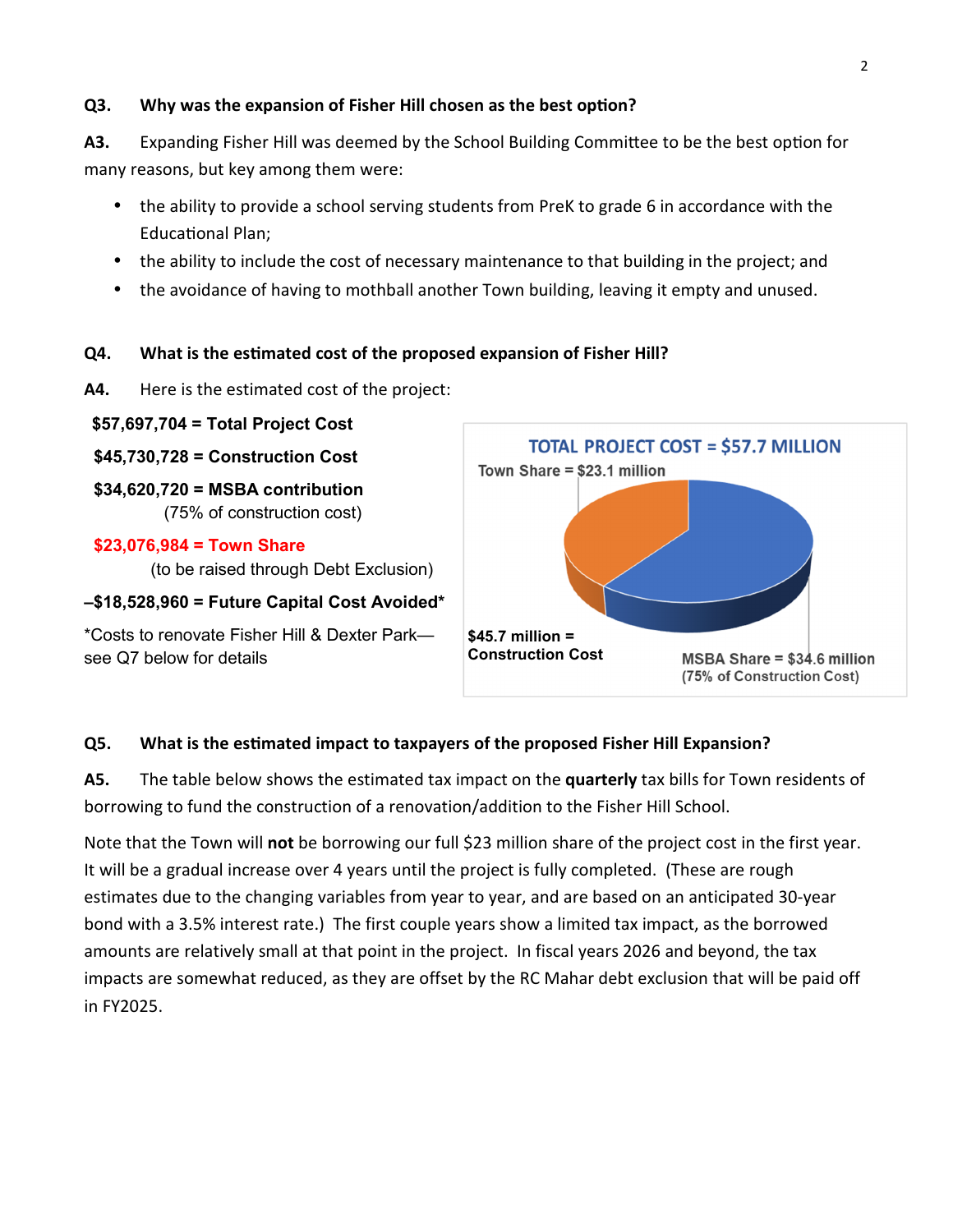| <b>QUARTERLY TAX BILL IMPACT</b>    |                           |           |           |           |           |           |  |  |  |
|-------------------------------------|---------------------------|-----------|-----------|-----------|-----------|-----------|--|--|--|
|                                     | <b>HOME VALUES</b>        |           |           |           |           |           |  |  |  |
| <b>Fiscal Year</b>                  | Avg. Home<br>$= $153,000$ | \$100,000 | \$150,000 | \$200,000 | \$250,000 | \$300,000 |  |  |  |
| 2021                                | \$1.15                    | \$0.75    | \$1.12    | \$1.50    | \$1.87    | \$2.25    |  |  |  |
| 2022                                | \$23.27                   | \$15.16   | \$22.74   | \$30.32   | \$37.90   | \$45.48   |  |  |  |
| 2023                                | \$64.19                   | \$41.82   | \$62.75   | \$83.75   | \$105.00  | \$125.50  |  |  |  |
| 2024                                | \$94.10                   | \$62.00   | \$91.80   | \$122.52  | \$153.15  | \$183.80  |  |  |  |
| 2025                                | \$94.11                   | \$61.31   | \$92.00   | \$122.75  | \$153.30  | \$184.00  |  |  |  |
| 2026                                | \$95.20                   | \$62.00   | \$92.95   | \$124.00  | \$154.90  | \$185.58  |  |  |  |
| 2026 and                            |                           |           |           |           |           |           |  |  |  |
| beyond*                             | \$82.78                   | \$53.91   | \$80.81   | \$107.82  | \$134.67  | \$161.31  |  |  |  |
| *Net impact with Mahar debt removed |                           |           |           |           |           |           |  |  |  |

### **Q6.** What actions must be taken by the citizens of Orange to approve the proposed expansion of **Fisher Hill?**

**A6. Two** positive votes by the citizens of Orange are required for the school building project to go forward:

- 1. **Annual Town Meeng** approval on Monday, June 15, 2020 of the overall project. Due to COVID-19 social distancing requirements, the Annual Town Meeting will be held outdoors this year at the Woodward Sports Complex on the grounds of the RC Mahar Regional School, located at 507 South Main St. in Orange. The meeting begins at 6:00 PM.
- 2. **Special Ballot Election** approval on Monday, June 22, 2020 of the debt exclusion for borrowing the Town's share of the project costs. This ballot election will also be held at the RC Mahar Regional School, in the Grzesik-Bixby Gymnasium. Polls will be open from 12:00 PM to 7:00 PM.

If you need a ride to cast one or both of these votes, or if you are interested in getting an absentee ballot for the election and need assistance, please call Bruce Scherer at 978-979-6519. A volunteer will contact you to provide whatever assistance is needed to make sure your votes count.

# **Q7.** What happens if the citizens of Orange do not vote to approve the proposed expansion of **Fisher Hill?**

**A7.** If either the town meeting vote or the debt exclusion ballot election fails, Orange will not be able to apply again to the Massachusetts School Building Authority (MSBA) for help for a minimum of five years. During this time, inadequate existing facilities would continue to deteriorate. Failure to approve a new school now will result in approximately **\$18.5 MILLION** in needed repairs to existing buildings in the next ten years, as shown in the table below. The town would be responsible for 100% of all of the repairs listed in the chart below. The cost of these repairs would represent nearly 75% of